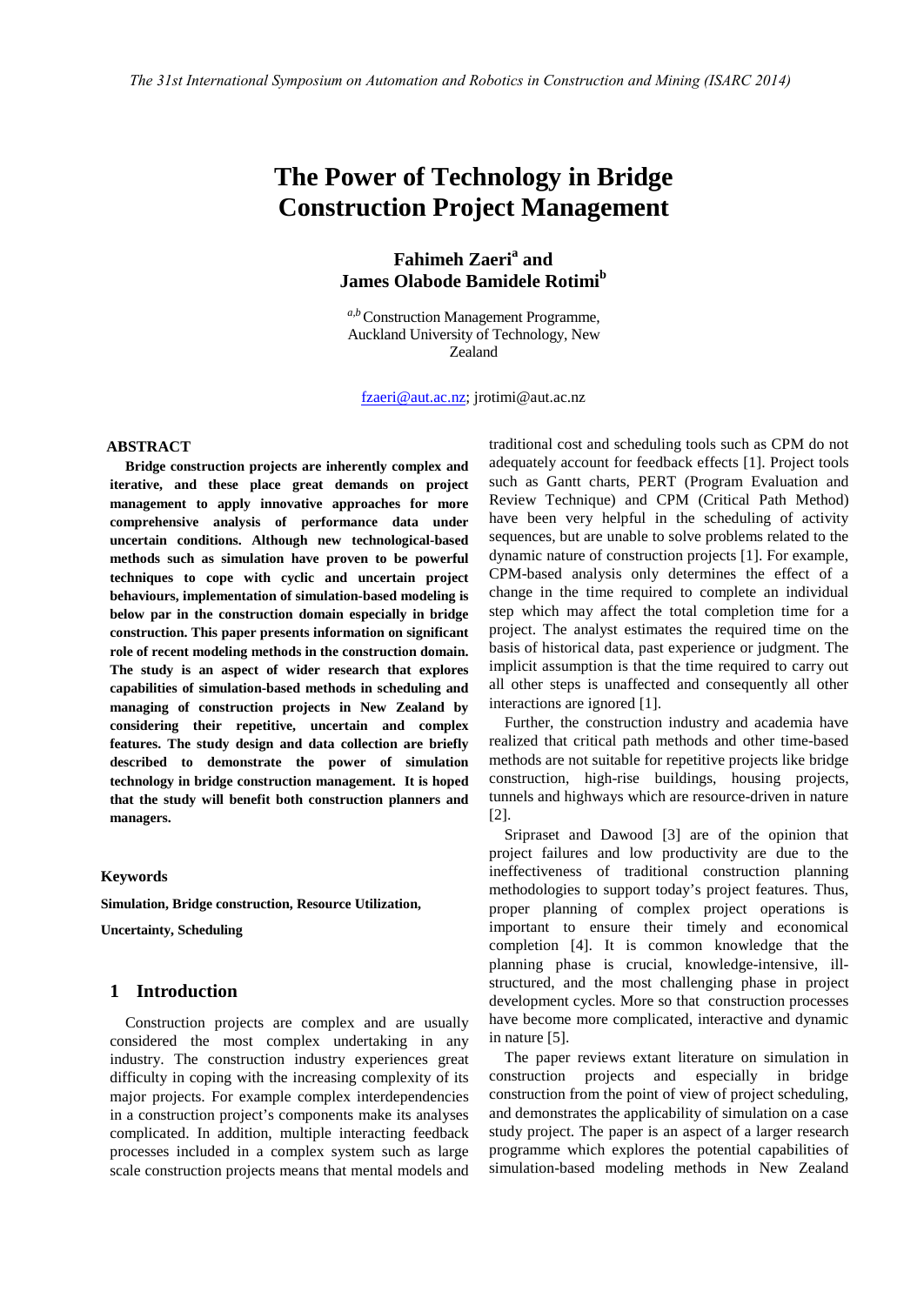construction projects. Contextual information on the larger research on which this paper is based is provided. The information provided includes the overarching aim of the research, its objectives, and a brief description about the research methods that is being be employed to accomplish the given research objectives.

## **2 Research Motivations**

Bridge construction works are associated with uncertainties that may become exacerbated by resource constraints, operational logistics and the work environment [\[6\]](#page-5-5). Inevitably progress on a bridge construction project is dictated by construction sequence, resource availability and structural adequacy [\[7\]](#page-5-6). Therefore according to Ailland et al. [\[8\]](#page-5-7), bridge construction sites are commonly characterized by enormous pressures for time, cost and quality achievements within difficult logistic requirements.

Currently only a small number of researchers have applied simulation technology on bridge construction processes [\[9\]](#page-5-8), while none have been applied in the New Zealand context. Although computer simulation has proven to be one of the powerful techniques for modeling uncertainties, its application in the construction domain is still limited [\[6\]](#page-5-5). This lack of uptake in the construction domain has generally been attributed to the difficulties associated with learning and applying simulation languages to its projects. Since the construction industry is characterized by individual products that vary in type, size, function, material and other attributes, modeling techniques would need to vary from one project to another one. Ailland et al. [\[8\]](#page-5-7) also suggest that construction conditions change within proposed construction processes and shift as the processes progress.

Based on these characteristics, such processes create opportunities for performing comprehensive analysis using simulation techniques. Therefore, developed simulation models would need to be unique yet adaptable to varying circumstances.

The use of simulation-based tools to investigate construction process/operation has the advantage of improved modeling of construction work sequence beyond those provided by MS Project or Primavera. Both MS Project and Primavera are merely planning and scheduling tools which are limited tools for seeking the needed improvements to production outputs within the construction industry.

## **3 Bridge Construction Projects**

Continuous movements of workers and machines in a linear geographic layout are involved in many construction projects such as highways, tunnels and pipelines. In this class of projects, crews parade the site one after the other during the process. These are referred to as continuous repetitive projects as opposed to discrete repetitive projects, therefore work performance cannot be measured in discrete work units, but rather continuously with certain amount of distance and time interval kept between operations [\[10-12\]](#page-5-9).

As [\[13\]](#page-5-10) suggest, work processes in bridge construction projects are usually linearly repetitive involving the erection of a series of abutments, piers, spans, and other segments of the bridge's superstructures Therefore, bridge construction planners need at first generate a hierarchical work breakdown structure that starts from a high-level activity, such as "Construct Bridge" and follow by lower level activities such as "Construct Abutment", "Construct Pier", and "Construct "Construct Pier", and Superstructure". For each level, the planner selects and applies certain construction methods for each of those activities [\[14\]](#page-5-11).

However, construction sequence and resource availability underpin planning progress in bridge construction projects [\[7\]](#page-5-6). Where, unavailability of resources has been realized as a main factor for causing uncertainties in these projects [\[6\]](#page-5-5). Moreover, as there is no uniform repetition of a module network in continuous repetitive projects, then traditional scheduling techniques, such as CPM (critical path method) and Gantt chart, have been criticized for their inadequacy to accurately model continuous repetitive projects [\[15,](#page-5-12) [16\]](#page-5-13)(as cited in [\[17\]](#page-5-14)).

#### **4 Scheduling of Bridge Construction Projects**

Wu et al. [\[18\]](#page-5-15) introduced scheduling of construction projects as an allocation of resources of workers, machines and materials in a time-efficient way. Moreover, baseline schedule is proposed as an important step that the contractor has to realistically estimate the duration of a project. The importance of this step is such that project owners can evaluate the feasibility of contractors based on that and also successful completion of the project is attributed to this step [\[19\]](#page-5-16).

The differences between design, productivity of sources, availability of resources, scheduling resources, availability of resources, scheduling techniques are the effective factors to make repetitive activities unique in the point of view of durations. In other words, their durations are rarely identical in each unit since those factors contribute to activity and resource schedules, and definition of the repetitive activities' characteristics. Consequently, characteristics of repetitive activities are what creates the need for sophisticated scheduling techniques and tools to schedule projects under precedence and resource constraints [\[2\]](#page-5-1).

Further, construction project scheduling is almost experience-based. In other words, human knowledge plays an important role in project scheduling. In this point of view, previous researchers tried to capture human knowledge to create a powerful system to deal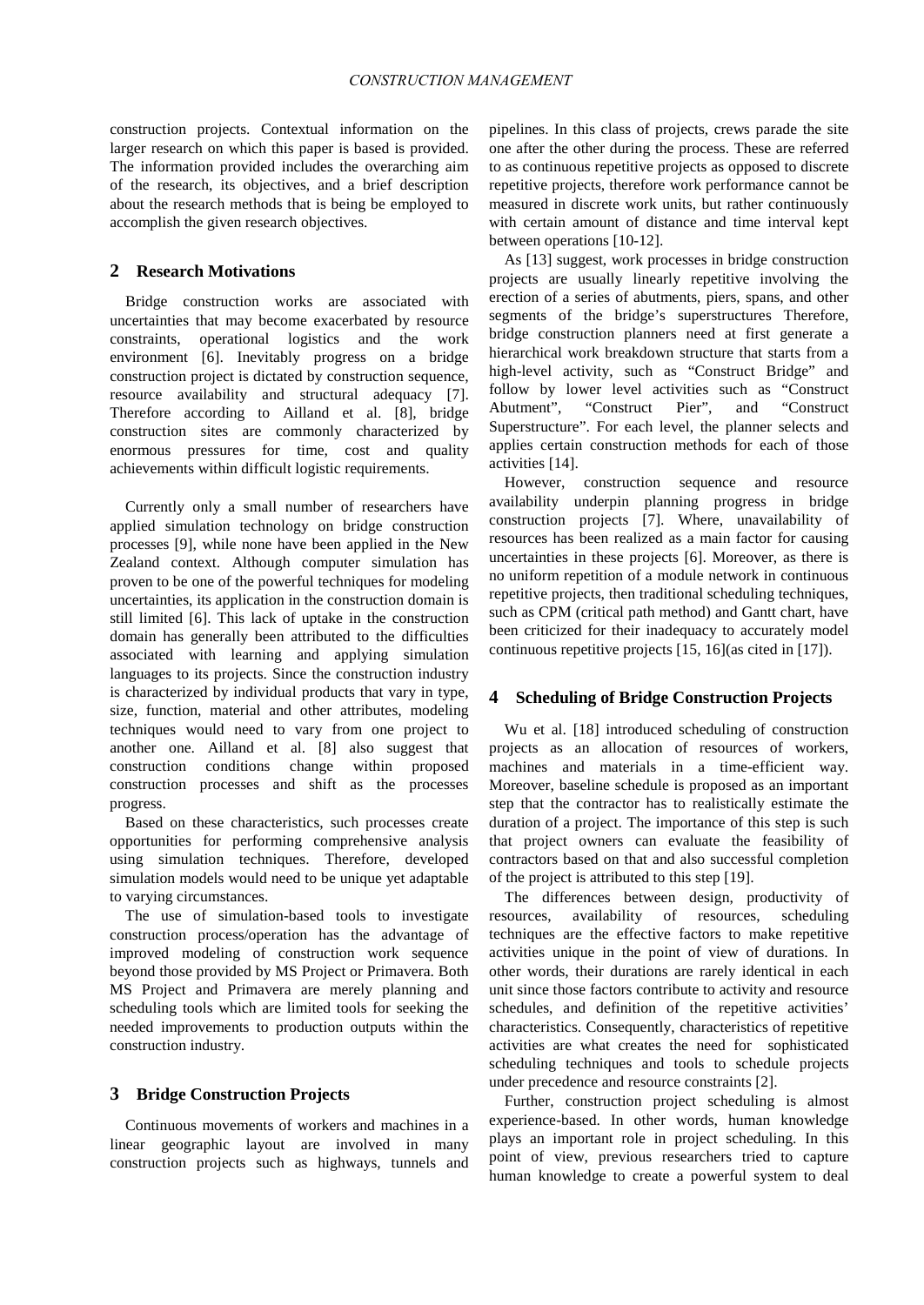with scheduling issues. Which they only have been able to represent the expertise in the form of a set of data and rules on the computer [\[14\]](#page-5-11).

Most of the previous works associated with scheduling of repetitive construction projects focus on deterministic scheduling. In this way, uncertainty, which is an inherent feature of construction projects is ignored [\[20\]](#page-6-0).

Further, those approaches only deal with a certain degree of complication as they were limited to deterministic problems. There are few probabilistic scheduling methods that capture the stochastic nature of construction projects which employ simulation techniques. Although they attempt to take stochastic nature into account, none of them guarantees continuous resource utilization [\[2\]](#page-5-1).

Comparison between Critical Path Method (CPM) and Discrete Event Simulation (DES) shows that simulation can provide an unbiased distribution of construction project duration. Therefore, DES methods can predict construction project duration more realistically than CPM [\[21,](#page-6-1) [22\]](#page-6-2).

Although, simulation has gained acceptance as a particular scheduling tool in other fields like operations research and in the manufacturing industry, but it has not been yet popular in the construction industry. Absence of a reliable method in selecting probability distributions for construction activity duration has been realized as the fundamental reasons for the limited use of simulation as a scheduling tool in construction domain [\[19\]](#page-5-16).

Multitude of requirements such as a technological dependencies and resource capacities should be taken into account together with principal guidelines of project duration and available funds. However, the scheduling of construction projects become more complex as Wu et al. [\[18\]](#page-5-15) (2010) found constraint-based simulation could be a more proper technique. Although they have been successful to overcome intricacies associated with scheduling construction projects by generating effective schedules virtually automatically but creating the necessary input data manually has been the major drawback of these approaches [\[18\]](#page-5-15).

## **5 Resource Allocation in Bridge Construction Projects**

Traditional scheduling methods such as CPM and graphical methods like Line-Of-Balance (LOB) cannot consider dynamic and resource-driven features of construction activities [\[2\]](#page-5-1). It seems that mathematical methods have been successful to model behaviours of shared resources through dynamic programming but in comparison to resource-driven simulation, they cannot be so effective. In addition, some of resource-driven simulations such as STROBOSCOPE use a conditioning node (e.g. Fork node) within shared resources allocation processes which offer a great advantage in the modeling

of construction activities by considering their dynamic and resource-driven feature. The way of assigning shared resources between construction activities has an important role in successfully management of continuous repetitive projects [\[2\]](#page-5-1).

CPM, LOB and Repetitive Scheduling Method (RSM) methods assume that activities require only one resource each and resource availability constraints are modeled by using precedence constraints. In these methods, a resource serves only one activity which is called a "dedicated resource" while in reality, activities may share the same resources. Where, resources and activities are called shared resources and resource-sharing activities respectively. However, precedence constraints approaches have failed to present resource availability constraints for shared resources [\[2\]](#page-5-1).

Resources constraints are classified into 1/ resource availability constraints, and 2/ resource continuity constraints. The first category controls the output of activities for which their resources are available during a particular period while the second one includes the resources which need to work continuously and without interruption from the time they first arrive to the job site until they leave. As Srisuwanrat [\[2\]](#page-5-1) proposed, considering this repetitive feature is indispensable to resource allocation within scheduling a construction project.

### **6 Simulation in Bridge Construction Projects**

Kim [\[19\]](#page-5-16) described simulation as a building and investigation process for a computerised model of a system which captures various time measures such as real time, expanded and compressed time to improve the behaviour of a process or system. Simulation is able to model any system with any set of conditions in a more practical way since it runs the computerised model of a system rather than finding analytical solution. This potential of simulation makes it more advantageous than traditional scheduling methods like CPM and PERT. In other words, the considered system does not need to be analytically managed. Moreover, fewer assumptions are required when simulation is used to schedule construction projects.

In the simulation approach, individual activities, interdependencies among them and resource availability are taken into account. This capability makes simulation suitable for detailed investigation of construction schedules [\[18\]](#page-5-15).

Although simulations have been successful their implementations have not drawn as much attention in bridge construction processes.

Few examples of studies that have applied simulation within the bridge construction domain include works done by Ailland et al. [\[8\]](#page-5-7), AbouRizk and Dozzi [\[23\]](#page-6-3), [\[24\]](#page-6-4), [\[25\]](#page-6-5) and [\[26\]](#page-6-6). In their work, AbouRizk and Dozzi [\[23\]](#page-6-3) used CYCLONE to facilitate dispute resolution in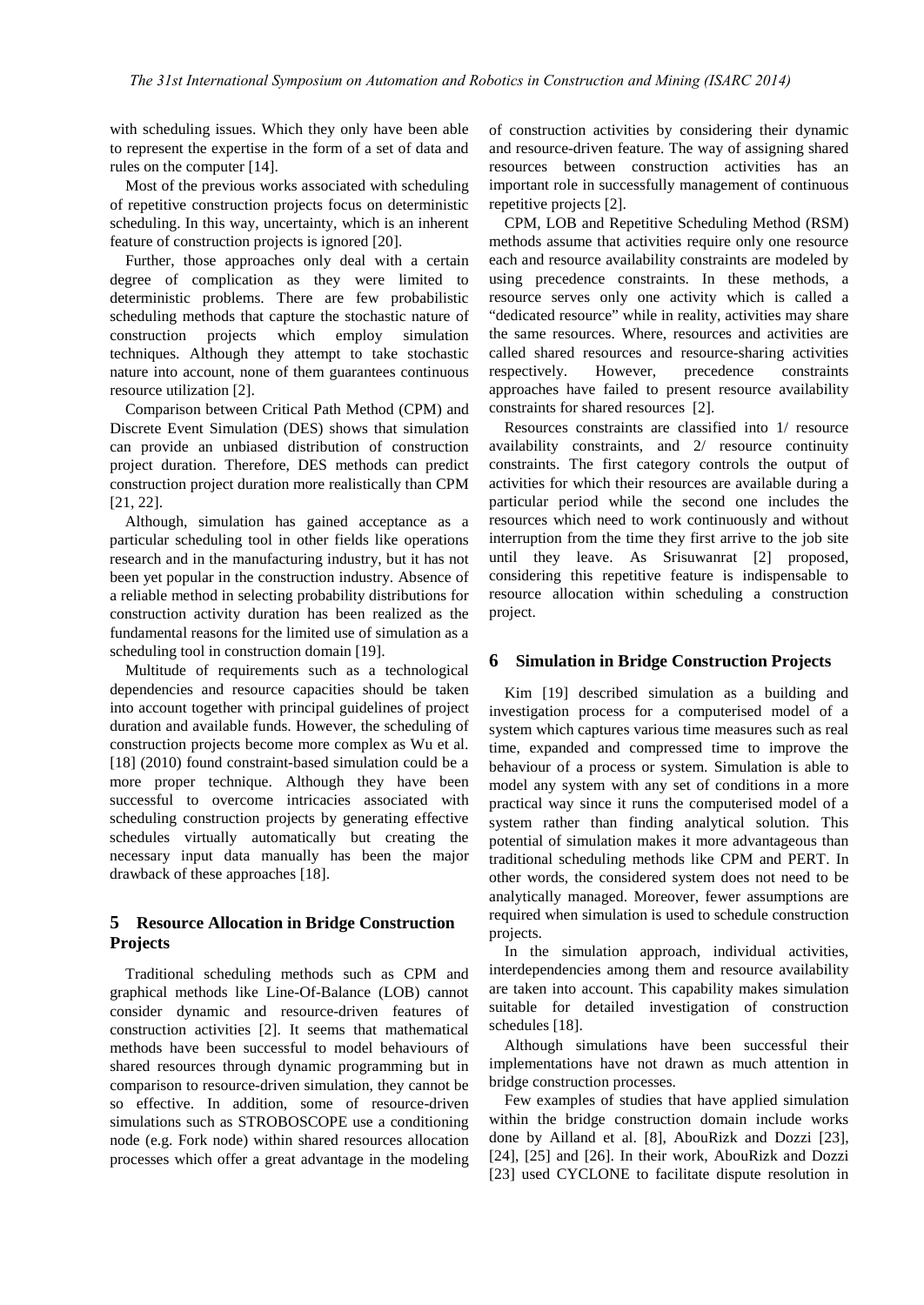bridge jacking operations. Huang and Halpin [\[24\]](#page-6-4) simulated the construction operations in a cable-stayed bridge in Washington by using DISCO simulation software. Chan et al. [\[25\]](#page-6-5) used SDESA to simulate field processes for a pre-cast bridge, resulting in optimal solutions to the pre-cast segment inventory problems.

Others like Marzouk [\[6\]](#page-5-5) utilized simulation model like STROBOSCOPE as a simulation engine which was coded by Visual basic 6.0 to develop a special purpose simulation model to assist in the planning of bridge deck construction. This simulation engine considers construction. This simulation uncertainties and the interaction amongst resources used for the construction works. Marzouk et al [\[6\]](#page-5-5) had modelled the 15th May Bridge located in Cairo, Egypt which was constructed using an incremental launching technique. Marzouk et al [\[6\]](#page-5-5) examined the results of the developed model and illustrate its capabilities in modeling two construction methods; single form, and multiple form. A sensitivity analysis was performed in their study to evaluate the performance of the system under different combination of resources. The study eventually enabled planners to estimate duration and production rate in each combination within those different methods of bridge construction and also provided them more understandable results to study the impact of assigned resources when estimating project duration.

Another research study undertaken on bridge construction by Said et al [\[27\]](#page-6-7), reflects how simulation can facilitate construction process planning. Said et al had employed a developed STROBOSCOPE simulation engine, called 'Bridge-Sim' in a case study of the El-Warrak Bridge in Cairo - Egypt, to estimate the total duration of deck execution and the associated total costs. Said et al [\[27\]](#page-6-7) suggests that Bridge-Sim also enables planners and contractors to evaluate different scenarios of construction plant utilization which represents various combinations of construction methods, crew formations, and construction sequencing. For example they compared cast-in-place on falsework method and cantilever carriage construction methods for the El-Warrak bridge. Simulating of the two construction process methods demonstrated the potent capabilities of simulation method in the creation of comprehensive documentation systems that helps planners in analysing construction alternatives where the project involves many repetitive activities, complex interdependencies between construction resources and uncertainties.

Table.1 presents information on typical construction projects where, how and /why simulation was implemented on a variety of projects.

Simulation modeling methodologies vary depending on the nature of the projects to be modeled, but it could be observed from the table, that simulation is applicable to a wide spectrum of construction operations [\[28\]](#page-6-8).

Simulation can be applied in general or for special purposes. General purpose simulation (GPS) refers to the

formulation of a simulation model for a system underinvestigation, running the simulation and analysing the results to decide whether the system is acceptable or not. If it is not acceptable, the process would need to be reiterated and an alternative system considered. Various GPS software systems have been developed for a wide range of industries e.g. AweSim [\[29\]](#page-6-9) and GPSS/H [\[30\]](#page-6-10), and for construction: Micro-CYCLONE [\[5\]](#page-5-4) and STROBOSCOPE [\[31\]](#page-6-11). Special purpose simulation (SPS), on the other hand, is developed for a specific domain of application through the creation of a definite platform or template [\[32,](#page-6-12) [33\]](#page-6-13). The steps for simulation are the same in both GPS and SPS except the first step (involving the construction of the simulation model) where the platform includes the characteristics and behaviour of the considered system in SPS. Also, the modification is limited to the input parameter(s) of a pre-defined system and not to the characteristics and behaviour of the system [\[6\]](#page-5-5).

It is conclusive from the foregoing that simulation is an appropriate tool to support construction planning, reducing the risks associated with time, budget, and quality and also increases productivity and operational efficiency [\[34\]](#page-6-14).

#### **7 Design of the Research Study**

The section describes aspects of the larger study programme (doctoral research project) on which the current study is based. The study is at a relatively early stage in New Zealand. The main objective of the doctoral research is to determine how simulation methods could improve construction projects performance and productivity. The study is expected to provide some general and specific benefits for the NZ's construction sector as outlined below:

#### (i) General

- 1. The development of an object-oriented framework for modeling construction operations toward improving projects productivity. This will contribute to current industry initiatives for productivity improvement by 20% in 2020.
- 2. Providing a general understanding of the features of simulation modeling at functional/operational levels of construction management as a complementary tool to planning and analysing complex construction projects.
- (ii) Specific
- 1. Complement existing project planning methodologies currently being used at the operational level for the case study project with simulation modeling.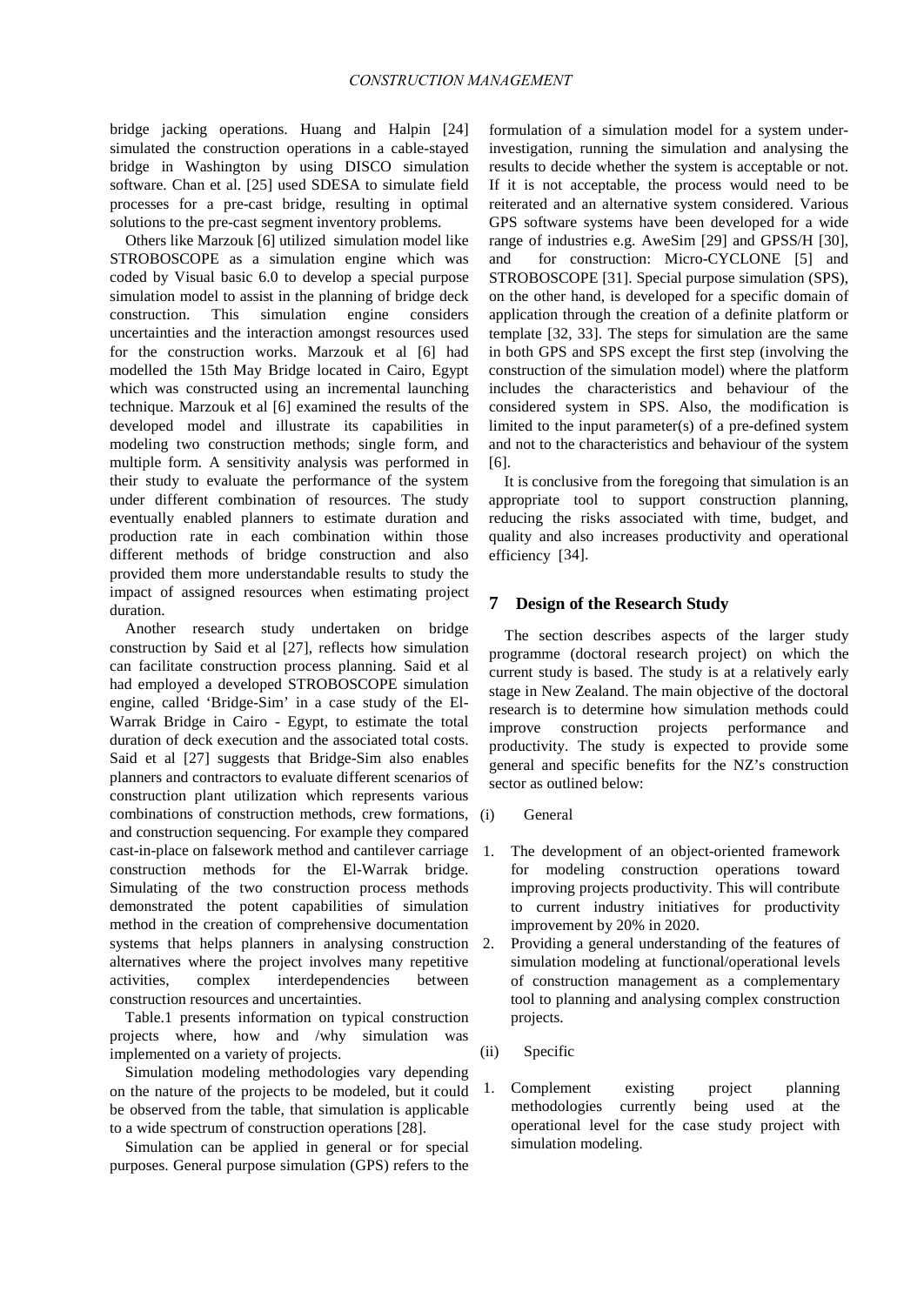| Simulation engine/software                                             | Simulation<br>strategy/method                                                       | <b>Benefits</b>                                                                                                                                                                                                                                                                                                                                                                                                                                                                                                           | Researcher (Year)              | Construction method                                                                                   |
|------------------------------------------------------------------------|-------------------------------------------------------------------------------------|---------------------------------------------------------------------------------------------------------------------------------------------------------------------------------------------------------------------------------------------------------------------------------------------------------------------------------------------------------------------------------------------------------------------------------------------------------------------------------------------------------------------------|--------------------------------|-------------------------------------------------------------------------------------------------------|
| <b>Fuzzy Logic Simulation</b>                                          | Stochastic method                                                                   | 1- Estimate process duration<br>2- Using sensitivity analysis to validate simulation strategy                                                                                                                                                                                                                                                                                                                                                                                                                             | Ailland et al.<br>(2010)       | Using mobile scaffold, double<br>webbed t-beam cross section<br>made of pre-stressed concrete         |
| <b>CYCLONE</b>                                                         | General Purpose<br>Simulation                                                       | Facilitate dispute resolution                                                                                                                                                                                                                                                                                                                                                                                                                                                                                             | AbouRizk et al<br>(1993)       |                                                                                                       |
| DISCO (dynamic interface for<br>simulation of construction operations) | Graphical construction<br>simulation system                                         | 1- Provide a graphical environment in which modeling and<br>simulation of construction operations can be conducted in an<br>interactive fashion.<br>2- Analyze system productivity as well as resource utilization by<br>examining graphical report.                                                                                                                                                                                                                                                                      | Huang, R. et al.<br>(1994)     | segmental balanced cantilever<br>technique to build on both sides<br>of the pylon at the same<br>time |
| SDESA(Simplified Discrete Event<br>Simulation)                         | General Purpose<br>Simulation                                                       | Simulate field processes to reach optimal solutions to the pre-cast<br>segment inventory problems                                                                                                                                                                                                                                                                                                                                                                                                                         | Chan et al. (2005)             |                                                                                                       |
| STROBOSCOPE/Bridge-Sim<br>Software                                     | General Purpose<br>Simulation                                                       | 1- Facilitate construction process planning<br>2- Estimate the total duration of deck execution and associated total<br>cost<br>3- Enable planners and contractor to evaluate different scenarios of<br>construction plant utilization                                                                                                                                                                                                                                                                                    | Marzouk et al.<br>(2008, 2009) | Cast-in Place on Falsework and<br>Cantilever Carriage                                                 |
| <b>Pattern-Based Simulation</b>                                        | Discrete Event based<br>environment and<br>Constraint-Based strategy/<br>Preparator | 1- It consists of a sequence of work packages for realizing standard<br>bridge parts which allows user to specfy the available resources<br>2- Facilitate schedule generation and cost analysis in bridge<br>construction projects<br>3- Encapsulate the repetitive construction processes<br>4- Guaranty a high flexibility in modelling processes                                                                                                                                                                       | Wu, IC<br>et al.<br>(2009)     |                                                                                                       |
| SimoFit                                                                | Discrete Event based<br>environment and<br><b>Constraint-Based Strategy</b>         | 1- Deliver important data for construction simulation based on<br>existing huge data sources (data source is the base of high level<br>simulation solutions.)<br>2- The construction tasks and their constraints for production such<br>as technological dependencies, availability and capacity can be<br>specified and valid execution schedules can be generated.<br>3- Developed simulation models to investigate the impact of<br>different influencing parameters on the performance of construction<br>activities. | Melzner et al.<br>(2011)       |                                                                                                       |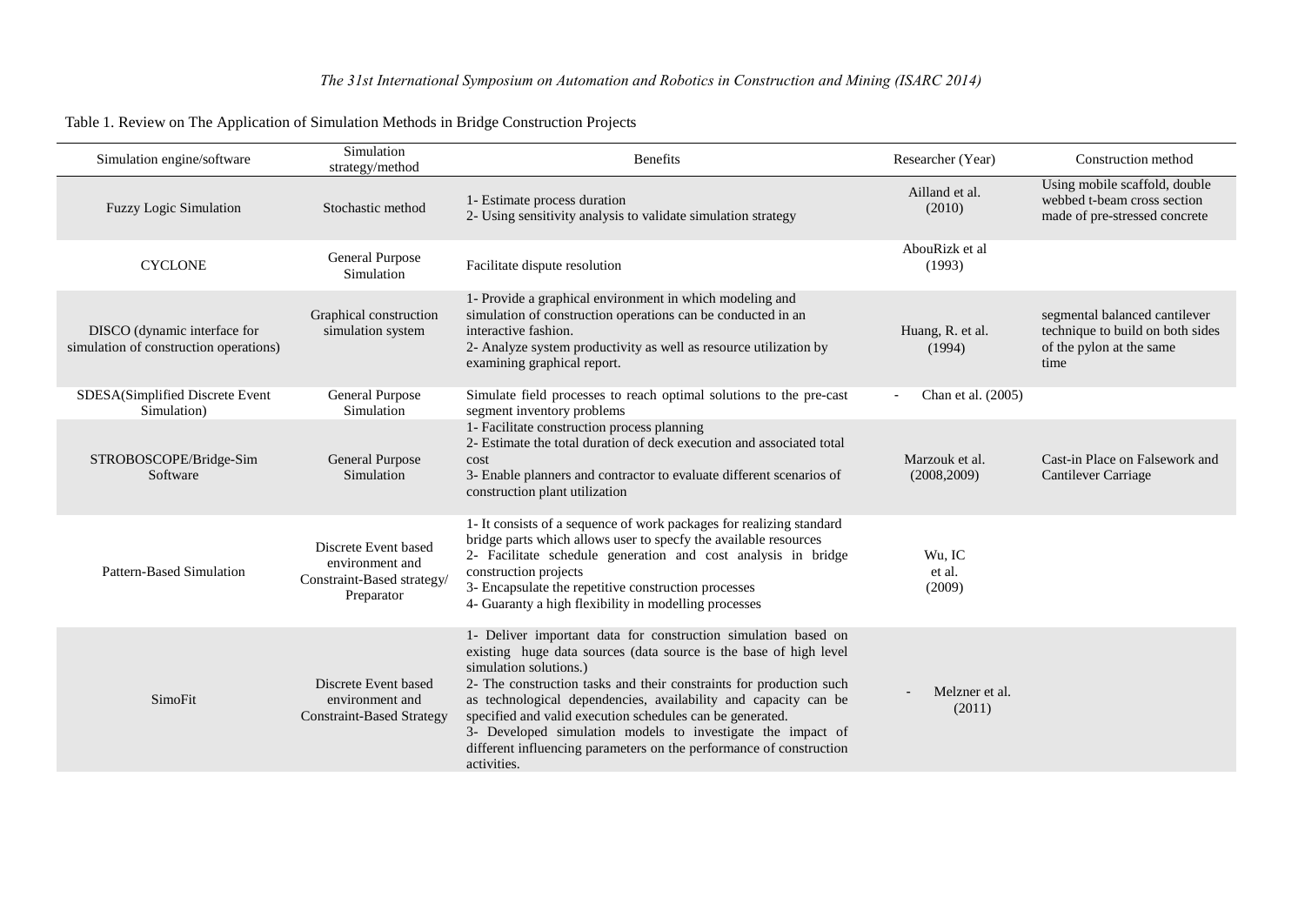- 2. Enhancing decision making on construction process strategy because when the model is developed, it could be used for planning and analyses of a wide range of construction processes.
- 3. The case study organization could adopt the simulation tool as a best practice approach to analysing and planning for the execution of their complex projects. The workshops planned at every stage of the model development could serve as capacity building workshops for operations personnel.

Information will be gathered from a case study investigation and will be complemented with semistructured interviews and focus group studies. The case study envisaged by the research is a bridge construction project which is at an early stage of development in Auckland - New Zealand. The project involves the erection of four ramps using Self-Lunching Twin Truss Gantry construction technique.

## **8 Conclusion**

Dealing with repetitive, uncertain, and dynamic features of construction projects within scheduling methods have been sources of concern in the construction domain. To achieve accuracy and /successful management of construction projects, then planners need to implement better modeling methods. Regarding the ineffectiveness of traditional planning methods, project planners would need to seek integrated approaches using new technologies in construction management.

Considering that there have been fewer studies related to implementation of simulation in this domain the current study thus finds its usefulness. The study represents an innovative holistic study within the NZ construction sector that would deal with intricacies involved in construction projects management and help improve projects' delivery.

#### **References**

<span id="page-5-0"></span>1. Sterman, J.D., *System dynamics modeling for project management.* Unpublished manuscript, Cambridge, MA, 1992.

<span id="page-5-1"></span>2. Srisuwanrat, C., *The Sequence Step Algorithm: A simulation-based scheduling algorithm for repetitive projects with probabilistic activity durations*, 2009, ProQuest, UMI Dissertations Publishing.

<span id="page-5-3"></span><span id="page-5-2"></span>3. Sriprasert, E. and N. Dawood. *Next generation of construction planning and control system: the LEWIS approach*. in *EWork and EBusiness in Architecture, Engineering and Construction: Proceedings of the Fourth European Conference on Product and Process Modelling in the Building and Related Industries, Portorož, Slovenia, 9-11 September 2002*. 2002. Taylor & Francis. 4. Puri, V., *Incorporation of continuous activities*

*into activity cycle diagram based discrete event simulation for construction operations*, 2012, ProQuest, UMI Dissertations Publishing.<br>5. Halpin, D.W. an

<span id="page-5-4"></span>5. Halpin, D.W. and L.S. Riggs, *Planning and Analysis of Construction Operations,.* John Wiley and Sons, Inc., New York, N.Y., 1992: p. 381.

<span id="page-5-5"></span>6. Marzouk, M., H.Z. El‐Dein, and M. El‐Said, *Application of computer simulation to construction of incremental launching bridges.* Journal of Civil Engineering and Management, 2007. **13**(1): p. 27-36.

<span id="page-5-6"></span>7. Chan, W.-H. and M. Lu. *Construction operations simulation under structural adequacy constraints: the Stonecutters Bridge case study*. in *Simulation Conference (WSC), Proceedings of the 2012 Winter*. 2012. IEEE.

<span id="page-5-7"></span>8. Ailland, K., H.-J. Bargstädt, and S. Hollermann. *Construction process simulation in bridge building based on significant day-to-day data*. in *Proceedings of the Winter Simulation Conference*. 2010. Winter Simulation Conference.

<span id="page-5-8"></span>9. Wu, I.C., et al., *Bridge construction schedule generation with pattern-based construction methods and constraint-based simulation.* Advanced Engineering Informatics, 2010. **24**(4): p. 379-388.

<span id="page-5-9"></span>10. Yamín, R.A. and D.J. Harmelink, *Comparison of linear scheduling model (LSM) and critical path method (CPM).* Journal of Construction Engineering and Management, 2001. **127**(5): p. 374-381.

11. Georgy, M.E., *Evolutionary resource scheduler for linear projects.* Automation in Construction, 2008. **17**(5): p. 573-583.

12. Yang, I.-T. and P.G. Ioannou, *Scheduling system with focus on practical concerns in repetitive projects.* Construction Management & Economics, 2004. **22**(6): p. 619-630.

<span id="page-5-10"></span>13. Hsie, M., et al., *Resource-constrained scheduling for continuous repetitive projects with time-based production units.* Automation in Construction, 2009. **18**(7): p. 942-949.

<span id="page-5-11"></span>14. Wu, I., et al. *A pattern-based approach for facilitating schedule generation and cost analysis in bridge construction projects*. in *Proc. of the 26th CIB-W78 Conference on Managing IT in Construction*. 2009.

<span id="page-5-12"></span>15. Vorster, M., Y.J. Beliveau, and T. Bafna, *Linear scheduling and visualization.* Transportation Research Record, 1992(1351).

<span id="page-5-13"></span>16. Lucko, G., *Productivity Scheduling Method Compared to Linear and Repetitive Project Scheduling Methods.* Journal of Construction Engineering and Management, 2008. **134**(9): p. 711-720.

<span id="page-5-14"></span>17. Hsie, M., et al., *Resource-constrained scheduling for continuous repetitive projects with time-based production units.* Automation in Construction, 2009. **18**(7): p. 942-949.

<span id="page-5-15"></span>18. Wu, I., et al., *Bridge construction schedule generation with pattern-based construction methods and constraint-based simulation.* Advanced Engineering Informatics, 2010. **24**(4): p. 379-388.

<span id="page-5-16"></span>19. Kim, J., *An investigation of activity duration input modeling by duration variance ratio for simulation-*